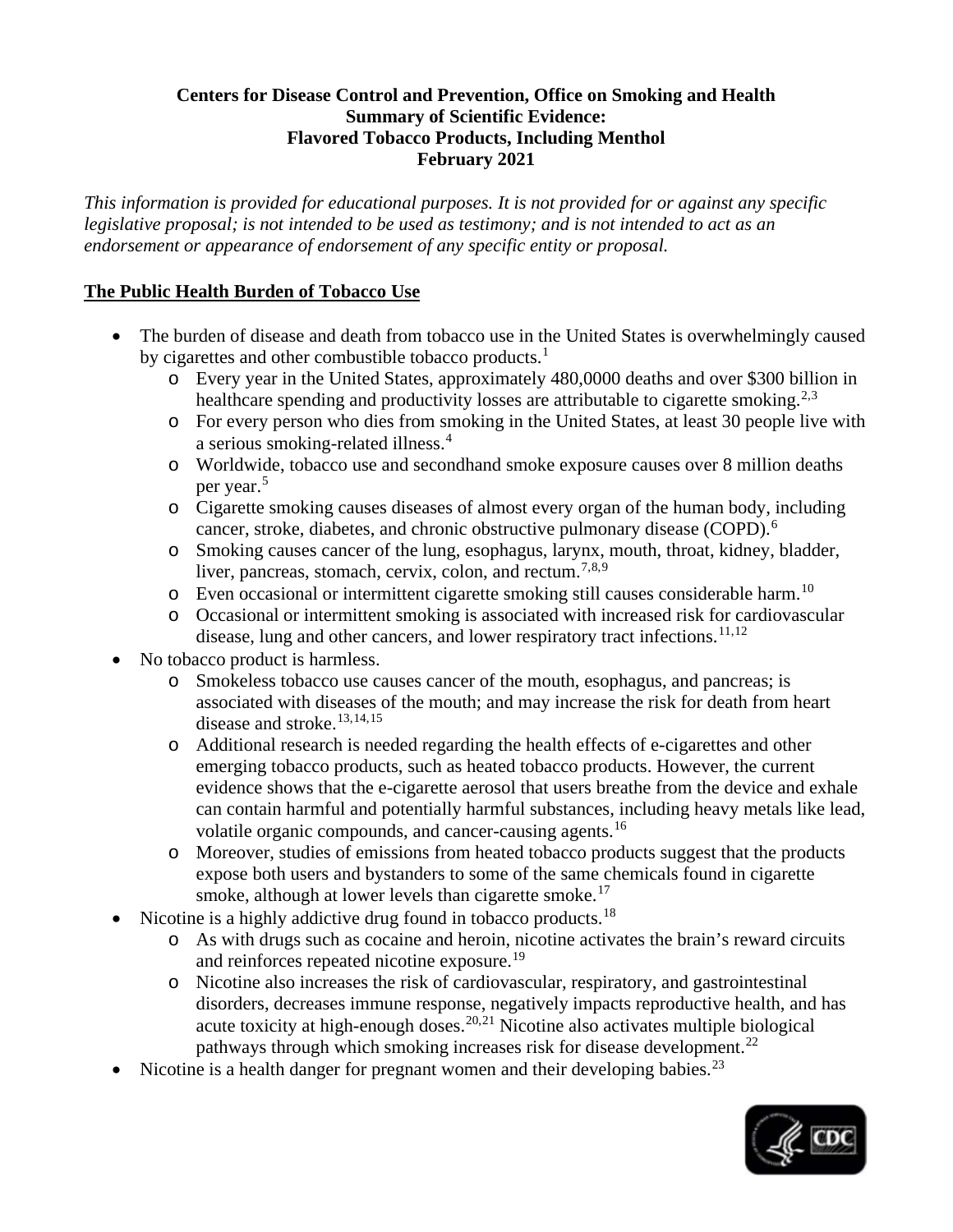- Youth and young adults are especially vulnerable to the harmful effects of nicotine.<sup>[24,](#page-7-14)[25](#page-7-15)</sup>
	- o Nicotine exposure can harm the developing adolescent brain, which continues to develop into the mid-20s. Specifically, using nicotine in adolescence can harm the prefrontal cortex, or the part of the brain that controls attention, learning, mood, and impulse control.[26](#page-7-16)
	- o Each time a new memory is created or a new skill is learned, stronger connections or synapses – are built between brain cells. Young people's brains build synapses faster than adult brains. Nicotine changes the way these synapses are formed.<sup>[27](#page-7-17)</sup>
	- $\circ$  Using nicotine in adolescence may also increase risk for future addiction to other drugs.<sup>[28](#page-7-18)</sup>

## **Overview of Flavored Tobacco Products**

- The federal 2009 Family Smoking Prevention and Tobacco Control Act prohibits cigarettes from containing characterizing flavors other than tobacco or menthol.<sup>[29](#page-7-19),[30](#page-7-20)</sup>
- Non-cigarette tobacco products, such as cigars, smokeless tobacco products, hookah, and ecigarettes are available in a variety of fruit, candy, and other kid-friendly flavors, such as berry, cherry, apple, cotton candy, bubble gum, crème, mint, and menthol.<sup>[31,](#page-8-0)[32](#page-8-1)</sup>
- Flavored tobacco products mask the harshness of tobacco, and are particularly appealing to vouth. $33,34$  $33,34$
- These products can lead to the establishment of behaviors among new tobacco product users that can lead to long-term addiction, as well as tobacco-related disease and death.<sup>[35](#page-8-4)</sup>
	- o Nine out of ten adult cigarette smokers first start smoking before the age of 18.[36](#page-8-5)
	- o Moreover, youth are more likely than adults to initiate tobacco product use with flavored tobacco products,  $37,38,39$  $37,38,39$  $37,38,39$  $37,38,39$  and the availability of products in appealing flavors is cited by youth as one of the main reasons for using e-cigarettes.<sup>[40](#page-8-9)</sup>
	- o Data show that among first-time tobacco product users, those who initiate with a flavored tobacco product have an increased likelihood of further tobacco product use compared to those who initiate use with an unflavored tobacco product. $41$
	- o Although manufacturers have consistently maintained that their flavored tobacco products are intended for adults, data demonstrate that flavors in tobacco products increase the appeal of these products to youth, promote youth initiation, and can contribute to lifelong tobacco use.  $42,43$  $42,43$  $42,43$
- Cigarettes have been researched, designed, and manufactured to increase the likelihood that initiation will lead to dependence and decrease the likelihood of cessation due to a number of additives, including menthol.<sup>[44](#page-8-13)</sup>
- Menthol is an organic compound that has cooling, analgesic, and irritative properties, which can change the way the brain registers the sensations of taste and pain.<sup>[45](#page-8-14)</sup>
	- $\circ$  Menthol in cigarettes can make harmful chemicals more easily absorbed in the body.<sup>[46](#page-8-15)</sup>
	- o Menthol also facilitates absorption by masking the harshness of, and making it easier to inhale, cigarette smoke.<sup>[47](#page-8-16)</sup>
- Comprehensive scientific reviews on menthol smoking, including a review by the U.S. Food and Drug Administration (FDA) Tobacco Products Scientific Advisory Committee and a subsequent independent review conducted by FDA, have found that:
	- o less established smokers are more likely to smoke menthol cigarettes,
	- o the availability of menthol cigarettes likely increases experimentation and progression to regular smoking, and
	- $\circ$  the availability of menthol increases the likelihood of addiction for youth smokers.<sup>[48,](#page-8-17) [49](#page-8-18)</sup>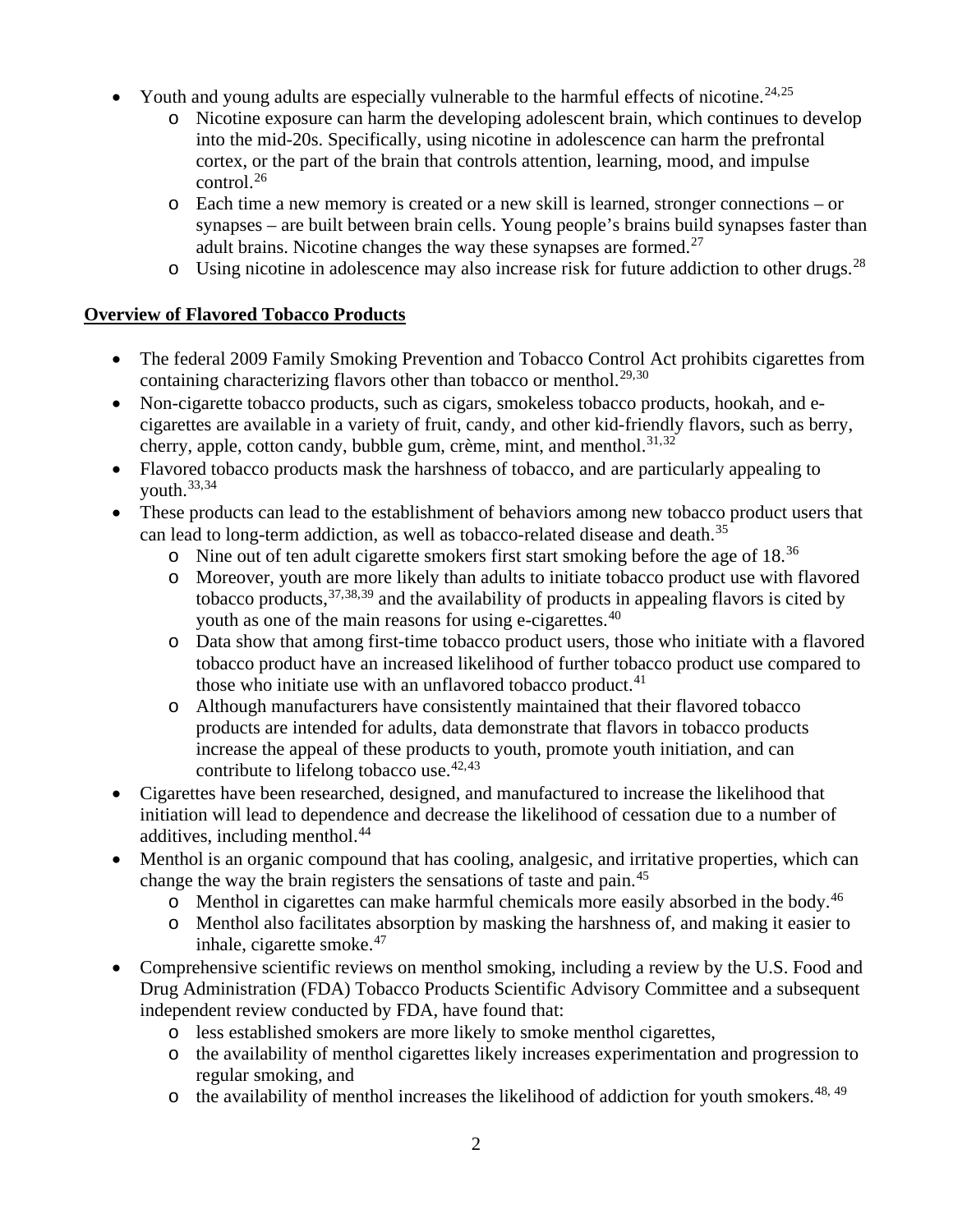- In addition, menthol has been found to increase nicotine dependence and impede tobacco cessation, especially among African American smokers.<sup>[50](#page-8-19),[51](#page-9-0)</sup>
	- o Smokers of menthol cigarettes make more quit attempts than smokers of nonmenthol cigarettes but have a more difficult time quitting successfully.[52](#page-9-1)
- Based on this and other evidence, including menthol's anesthetic properties and marketing, FDA concluded that it is likely that menthol cigarettes pose a public health risk above that seen with nonmenthol cigarettes. [53](#page-9-2)

## **Use of Flavored Tobacco Products**

- An analysis of data from 2013-2014 found that the majority of youth who used a tobacco product, even just one time, reported that the first product they had used was flavored, including 81.0% of youth who ever used an e-cigarette.<sup>[54](#page-9-3)</sup>
- Moreover, youth tobacco product users consistently reported product flavoring as a major reason for use across all product types, including e-cigarettes (81.5%), hookahs (78.9%), cigars  $(73.8\%)$ , smokeless tobacco (69.3%), and snus pouches (67.2%).<sup>[55](#page-9-4)</sup>
- E-cigarettes have been the most commonly used tobacco product among U.S. youth since 2014.[56,](#page-9-5)[57](#page-9-6)
	- o According to CDC's 2020 National Youth Tobacco Survey, 1 in 5 high school students and 1 in 10 middle school students (a total of 3.6 million youth) reported current (past 30  $day)$  e-cigarette use.<sup>[58](#page-9-7)</sup>
	- o Among youth, e-cigarettes are also the most commonly used tobacco product in combination with other products; about 1 in 3 middle and high school students use two or more tobacco products.<sup>[59](#page-9-8)</sup>
- In 2019, a study among U.S. middle and high school students who currently used tobacco products found that 69.6% (4.3 million) reported using at least one flavored product (including menthol).<sup>[60](#page-9-9)</sup> The proportion of youth who currently used tobacco products who reported flavored product use was:
	- o 68.8% for e-cigarettes,
	- o 48.0% for smokeless tobacco,
	- o 46.7% for cigarettes (which are only available in menthol),
	- o 41.9% for cigars,
	- o 31.4% for pipe tobacco, and
	- $\circ$  31.2% for hookah.<sup>61</sup>
- National Youth Tobacco Survey data show that although fewer youth reported current use of ecigarettes in 2020 as compared to 2019, the proportion of youth who reported current use of flavored e-cigarettes increased.<sup>[62](#page-9-10)</sup>
	- o In 2020, about 8 in 10 youth who currently use e-cigarettes reported using a flavored product; this is an increase from about 7 in 10 youth who reported this in 2019.<sup>[63](#page-9-11)</sup>
	- o Approximately one-third of high school students who currently use e-cigarettes report using menthol flavored products.<sup>[64](#page-9-12)</sup>
	- o The study also found although e-cigarette use declined among U.S. middle and high school students during 2019-2020, disposable e-cigarette use increased 1,000% among high school students who use e-cigarettes and by 400% among middle school students who use e-cigarettes. $65$
	- o The most commonly used disposable e-cigarettes reported among youth were flavored; among current users of flavored disposable e-cigarettes, the most commonly used flavor types were fruit (82.7%), mint (51.9%), candy, desserts, or other sweets (41.7%), and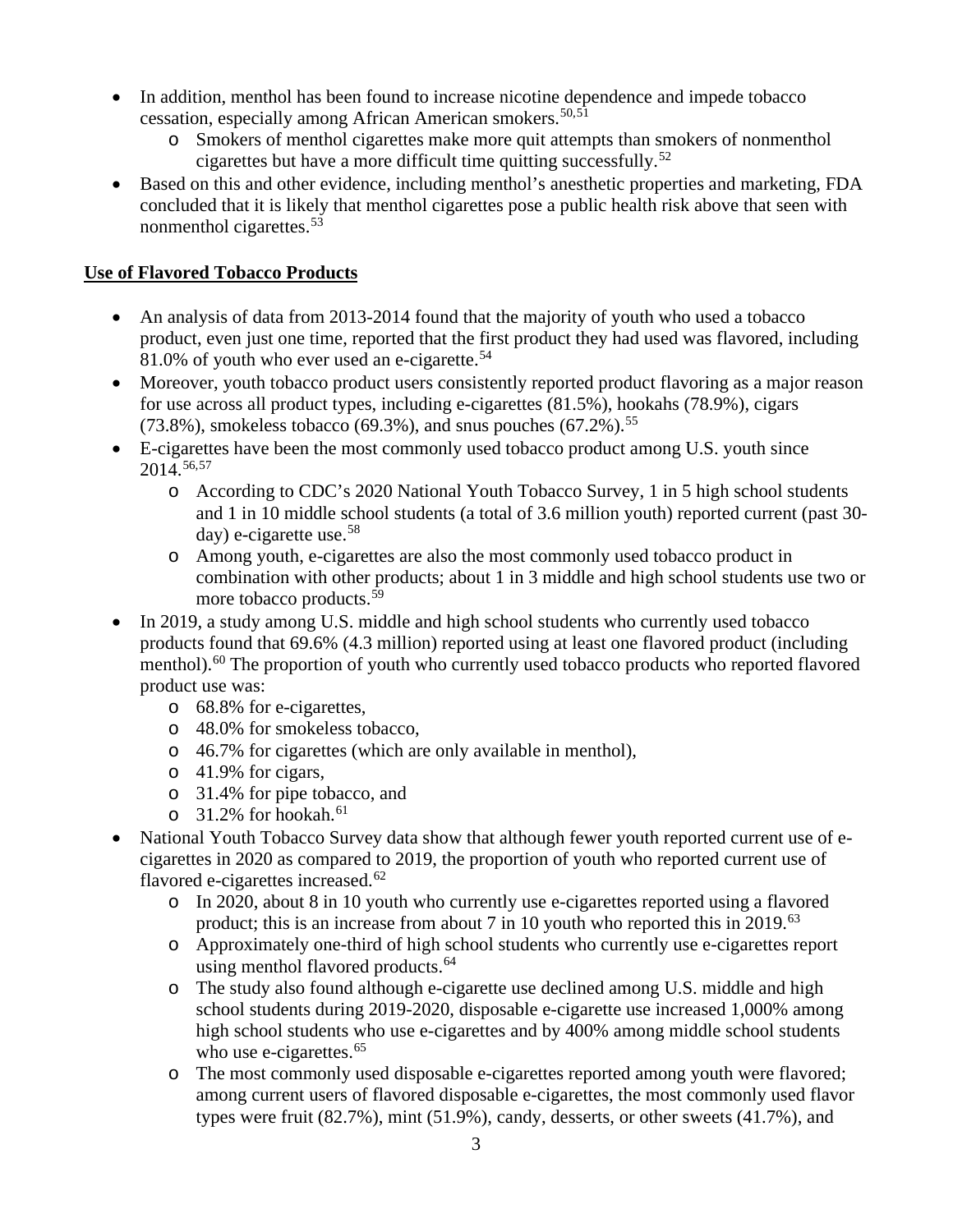menthol (23.3%). [66](#page-9-14)

- Youth and young adults are more likely to use flavored tobacco products than adults.
	- o A study of adult use of non-cigarette flavored tobacco products found that 61.1% of adults who use non-cigarette tobacco products reported using at least one type of flavored tobacco product during 2013-2014.<sup>[67](#page-9-15)</sup>
	- o This study found the proportion of flavored product use was highest among adult hookah smokers (82.3%; 6.1 million adults), followed by e-cigarettes (68.2%; 10.2 million adults), smokeless tobacco (50.6%; 4.0 million adults), cigars (36.2%; 4.1 million adults) and pipes  $(25.8\%; 0.3 \text{ million adults})$ .<sup>[68](#page-9-16)</sup>
- As noted above, the only type of flavored cigarettes that can be sold in the United States are tobacco and menthol cigarettes.
- Even though cigarette smoking has been declining steadily over the past several decades, the percentage of people who smoke menthol cigarettes is declining more slowly than among people who smoke non-menthol cigarettes. $69,70$  $69,70$
- Moreover, disparities in menthol cigarette smoking exist; young people and African Americans are more likely to smoke menthol cigarettes.<sup>[71](#page-9-19),[72](#page-10-0)</sup>
	- $\circ$  The majority of African Americans who smoke use menthol cigarettes.<sup>[73](#page-10-1)</sup>
	- o Seven out of ten African American youth ages 12-17 who smoke use menthol cigarettes.[74](#page-10-2)
	- o A higher percentage of black adults who smoke started by using menthol cigarettes (93%) than white adults who smoke  $(44\%)$ .<sup>[75](#page-10-3)</sup>
	- o Non-Hispanic black adults who smoke cigarettes have the highest percentage of menthol cigarette use compared to other racial and ethnic groups.[76](#page-10-4) In 2014-2015, 76.8% of non-Hispanic black adults who smoked usually used menthol cigarettes, compared to 34.7% of Hispanic adults and 24.6% of non-Hispanic white adults.[77](#page-10-5)
- Menthol cigarette smoking also affects other groups of people.
	- o For instance, women who smoke are more likely to use menthol cigarettes than men who smoke.[78,](#page-10-6)[79](#page-10-7)
	- o A 2009-2010 study showed lesbian, gay, bisexual, and transgender (LGBT) persons who smoke are more likely to smoke menthol cigarettes than heterosexual people who smoke, and that disparities in use were even greater among LGBT women versus heterosexual women.<sup>[80](#page-10-8)</sup>
	- o Additionally, people with low levels of income or education are more likely to smoke menthol cigarettes than other cigarettes.<sup>[81](#page-10-9)</sup>
	- o Adults who smoke and have mental health conditions also are more likely to use menthol cigarettes than those who smoke and do not have mental health conditions. $82$

### **Tobacco Industry Promotion of Flavored Products**

- The tobacco industry actively promotes flavored tobacco products.  $83$ 
	- o In 2012, the U.S. Surgeon General found that, to remain profitable over the long-term, the tobacco companies designed their products to appeal to youth, including using menthol and other flavoring agents.<sup>[84](#page-10-12)</sup>
	- o Even after tobacco manufacturers agreed as part of the 1998 Master Settlement Agreement to discontinue any marketing that might appeal to adolescents, the industry introduced a wide range of candy- and fruit-flavored cigarettes.  $85,86$  $85,86$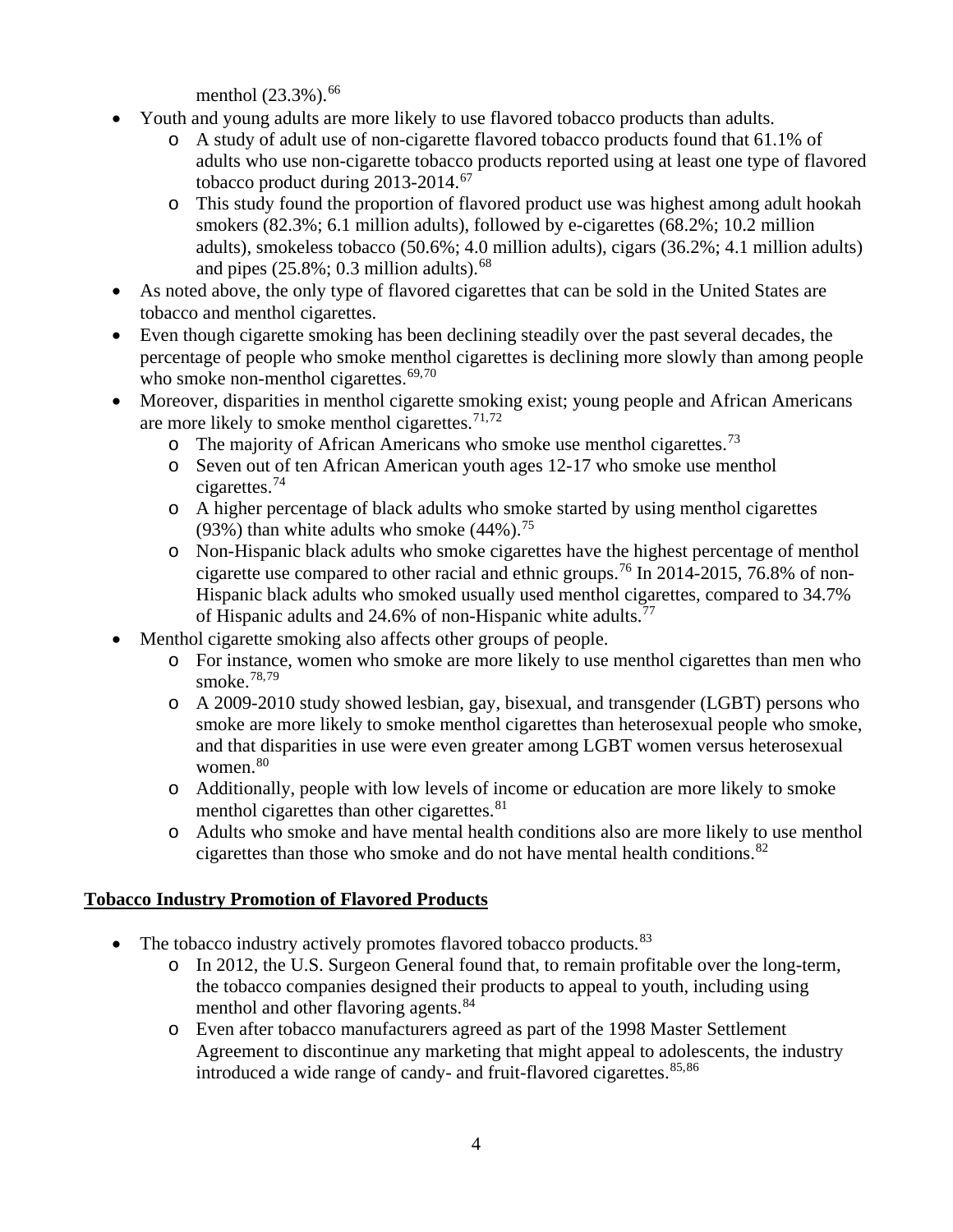- In particular, researchers have found that the persistent use of menthol cigarettes by youth, even as the use of cigarettes has declined, has likely been perpetuated by the sale and marketing of menthol cigarettes.<sup>[87](#page-10-15)</sup>
- Menthol products are not only marketed to young people, but as the U.S. Surgeon General found in 2014, the use of menthol cigarettes "greatly expanded in the 1950s when aggressive marketing to African Americans began."<sup>[88](#page-10-16)</sup>
	- o The tobacco industry advertised menthol through "Black-owned publications and jazz concerts through civil rights groups, to massive billboards throughout the Black community."[89,](#page-10-17)[90](#page-10-18)
	- o In addition, the tobacco industry has targeted African American communities through advertising campaigns that use urban culture, targeted direct-mail promotions, and hip-hop bar nights with samples of specialty menthol cigarettes.<sup>[91](#page-10-19),[92](#page-10-20)</sup>
- The tobacco industry has also used youth-appealing flavors in non-cigarette products.
	- o For example, the Surgeon General also found: "Much of the growing popularity of small cigars and smokeless tobacco is among younger adult consumers (aged <30 years) and appears to be linked to the marketing of flavored tobacco products that, like cigarettes, might be expected to be attractive to youth. $193$  $193$
	- o The Surgeon General further noted that some youth who use cigars may not consider these products to be cigars, and that some flavored cigar brands, "such as Dutch Masters, White Owl, and Phillies, are particularly known for their use as blunts" (hollowed-out cigars filled with marijuana). This practice suggests that the popularity of such flavored cigar brands may be associated with marijuana use.  $94$
	- o Also, a major conclusion of the 2016 Surgeon General's report found, "E-cigarettes are marketed by promoting flavors and using a wide variety of media channels and approaches that have been used in the past for marketing conventional tobacco products to youth and young adults."[95](#page-10-23)
	- o The report notes that these activities include extensive marketing on the Internet and advertising in mainstream media, including popular magazines, retailer point-of-sale ads, and through direct mail, direct email, and social media.<sup>[96](#page-10-24)</sup>
- Furthermore, the industry has repackaged certain flavored tobacco products and avoided the federal statute prohibiting the sale of flavored cigarettes.<sup>[97](#page-11-0)</sup> Specifically, the tobacco industry has sold "little cigars" that are comparable to cigarettes with regard to shape, size, filters, and packaging, and the industry has promoted these little cigars as a lower-cost alternative to cigarettes.<sup>[98,](#page-11-1)[99](#page-11-2)</sup>
	- o The Surgeon General noted, after the prohibition on flavored cigarettes, "some products subsequently became flavored cigars. For example, Djarum clove cigarettes re-emerged in the market as clove flavored cigars, and Sweet Dreams flavored cigarettes re-emerged as Sweet Dreams flavored cigars."[100](#page-11-3),[101](#page-11-4)
	- o In addition, these nearly identical products are also sold without meeting the minimum pack size requirement for cigarettes (20 cigarettes) or the paying the level of excise taxes imposed on cigarettes.<sup>[102](#page-11-5)</sup> For example, "little cigars" are commonly sold as a single stick for about \$1.00—adding additional appeal for youth and young adults that are experimenting with tobacco.<sup>[103](#page-11-6)</sup>
	- o Furthermore, marketing strategies and design characteristics have made it more difficult to differentiate between cigarettes and little cigars.<sup>[104](#page-11-7)</sup>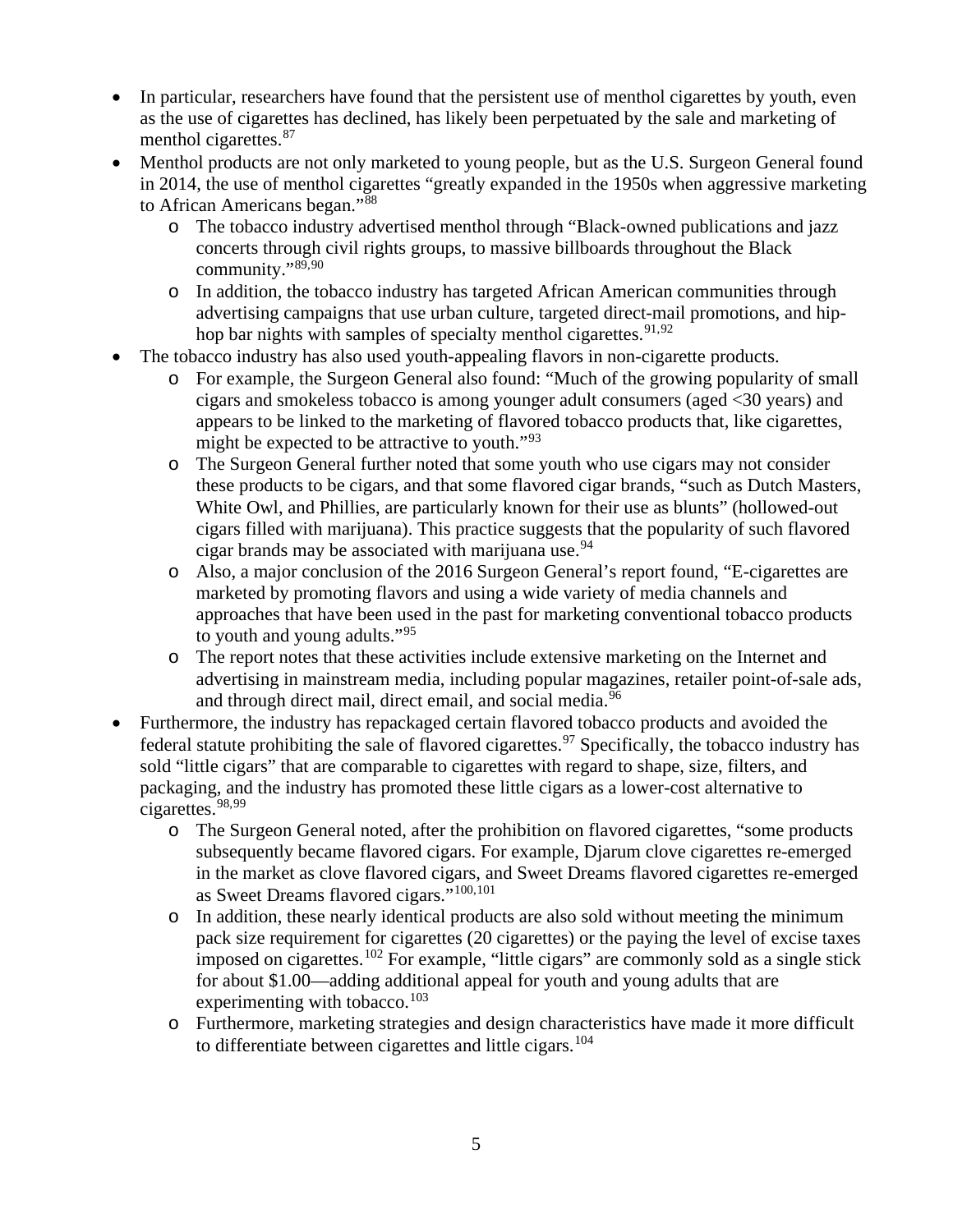## **What Communities Have Done to Address Flavored Tobacco Products**

- As noted above, federal law prohibits cigarettes from containing characterizing flavors other than tobacco or menthol.<sup>[105](#page-11-8),[106](#page-11-9)</sup>
	- o However, non-cigarette tobacco products, such as cigars, smokeless tobacco products, hookah, and e-cigarettes remain available in a variety of fruit, candy, and other kid-friendly flavors.<sup>[107,](#page-11-10)[108](#page-11-11)</sup>
	- o Research indicates that the federal prohibition on flavored cigarettes reduced youth use, but the impact of this policy likely was diminished due to the continued availability of menthol cigarettes and other flavored tobacco products.<sup>[109](#page-11-12)</sup>
	- o Recent research similarly suggests that federal policies targeting some, but not all, flavored e-cigarettes may be insufficient to address youth use of e-cigarettes.<sup>[110](#page-11-13)</sup>
- To address the public health problems posed by flavored tobacco products, several states and hundreds of communities have restricted the sale of flavored tobacco products.
	- o The first restrictions were passed in New York City and Providence, Rhode Island, in 2009 and 2012, respectively; however, these restrictions did not apply to all product or flavors.<sup>[111](#page-11-14)</sup>
	- o When adopted, New York City's law applied to all flavored products except e-cigarettes and menthol cigarettes;  $\frac{112,113}{2}$  $\frac{112,113}{2}$  $\frac{112,113}{2}$  $\frac{112,113}{2}$  however, New York City's law has since been amended to prohibit the sale of flavored e-cigarettes.<sup>[114](#page-11-17)</sup>
	- o Providence's law applies to all flavored products, except menthol cigarettes.[115](#page-11-18)
	- o Both of these laws were challenged, and two different federal courts found that the Family Smoking Prevention and Tobacco Control Act does not limit communities' authority to prohibit the sale of flavored tobacco products.[116](#page-11-19),[117,](#page-11-20)[118](#page-11-21)
- As of December 21, 2020, at least 300 local communities in the U.S. currently prohibit the sale of flavored tobacco products, at least 110 of which prohibit the sale of menthol cigarettes in addition to other flavored products.<sup>[119](#page-12-0)</sup>
- In 2019, Massachusetts became the first state to restrict the sale of all flavored tobacco products, including e-cigarettes and menthol cigarettes.<sup>[120](#page-12-1)</sup>
	- o In 2020, New Jersey, New York, and Rhode Island passed laws prohibiting the sale of flavored e-cigarettes.<sup>[121](#page-12-2)</sup>
	- o Also in 2020, California became the second state to prohibit the sale of flavored e-cigarettes and menthol cigarettes.<sup>[122](#page-12-3)</sup>
- Early evaluation studies of the local policies have shown that flavored product sales restrictions reduce the availability of flavored tobacco products, $123,124$  $123,124$  and may reduce youth access to and use of tobacco products.<sup>[125](#page-12-6),[126](#page-12-7)</sup> For example, an evaluation of the New York City ordinance found that sales of flavored tobacco products decreased after implementation.<sup>[127](#page-12-8)</sup>
- Research has also found that laws that do not include menthol cigarettes, or that do not apply to all tobacco retailers, may reinforce health disparities.[128](#page-12-9),[129,](#page-12-10)[130](#page-12-11),[131,](#page-12-12)[132](#page-12-13),[133](#page-12-14)
- While longer-term evaluation data on the impact of these laws are underway in the United States, the FDA Tobacco Products Scientific Advisory Committee and other researchers who have studied the impact of removing menthol cigarettes from the marketplace have concluded that there is presently sufficient evidence to justify removal of menthol cigarettes from the marketplace, and that such an action would result in a substantial public health benefit.<sup>[134](#page-12-15),[135](#page-12-16)</sup>
- Evidence also exists from other countries to support the public health benefits of removing menthol cigarettes from the marketplace. For example, studies from Canada have shown substantial increases in the number of people who tried to quit smoking following removal of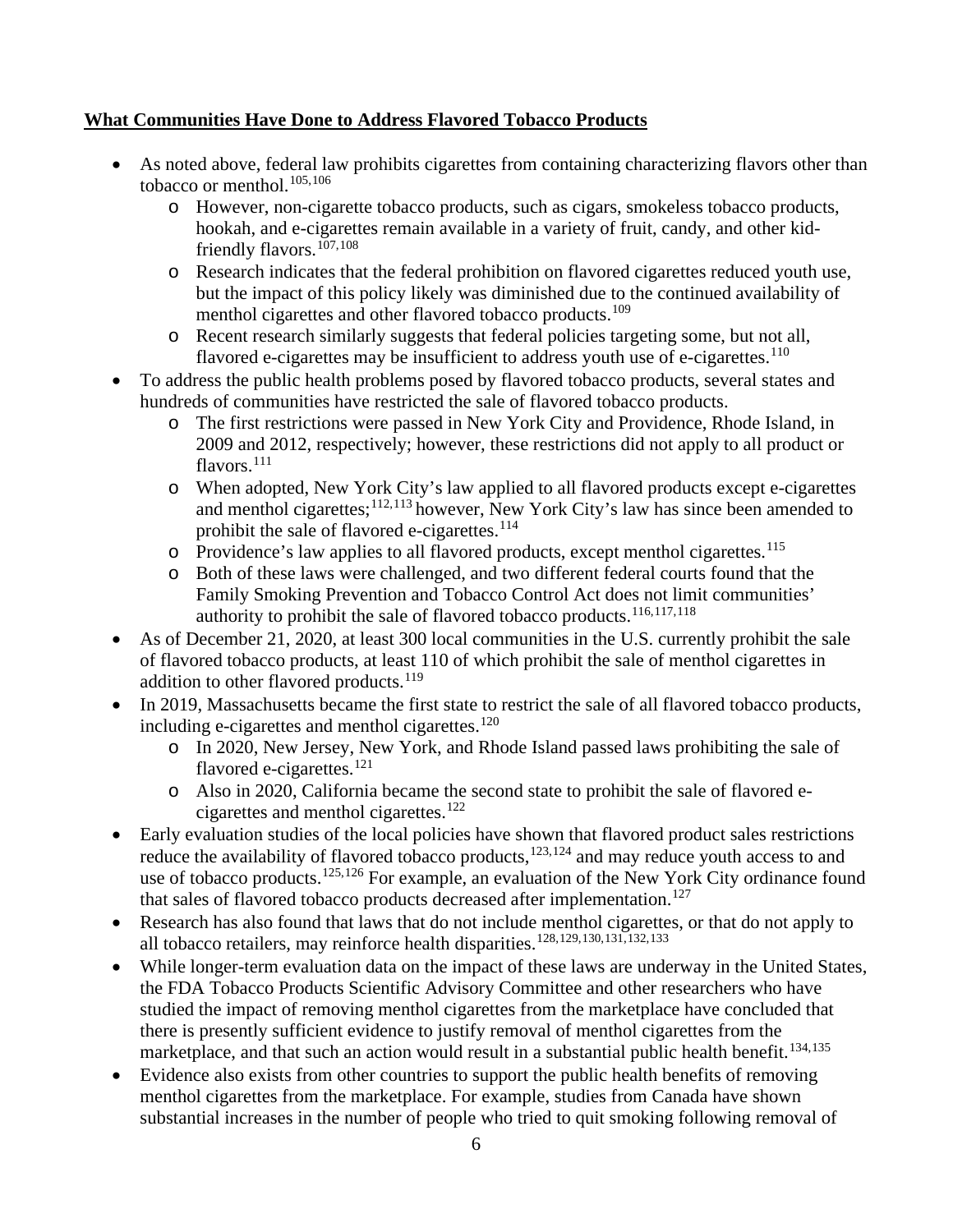menthol cigarettes from the market in 2017, and that daily menthol smokers may be particularly successful in staying tobacco-free.<sup>[136,](#page-12-17)[137](#page-12-18)</sup>

#### **Conclusion**

- Federal law prohibits cigarettes from containing characterizing flavors other than tobacco or menthol.
- However, non-cigarette tobacco products, such as cigars, smokeless tobacco products, hookah, and e-cigarettes remain available in a variety of fruit, candy, and other youth-appealing flavors.
- Flavored tobacco products mask the harshness of tobacco and are particularly appealing to youth.
- The tobacco industry actively promotes flavored tobacco products, and the evidence shows that flavored tobacco products, including menthol cigarettes increase the risk of youth initiation, hinder cessation, and contribute to health disparities.
- The public health community should consider the evidence on flavored tobacco products to inform public health policy, planning, and practice.
	- o To address the public health problems posed by flavored tobacco products, several states and hundreds of communities have restricted the sale of flavored tobacco products.
	- o Federal courts have found that federal law does not limit the authority of these jurisdictions to prohibit the sale of tobacco products in accordance with the Family Smoking Prevention and Tobacco Control Act.

### **References**

<span id="page-6-0"></span><sup>1</sup> U.S. Department of Health and Human Services. *The Health Consequences of Smoking—50 Years of Progress: A Report of the Surgeon General.* U.S. Department of Health and Human Services, Centers for Disease Control and Prevention, National Center for Chronic Disease Prevention and Health Promotion, Office on Smoking and Health, 2014.

<span id="page-6-1"></span><sup>2</sup> U.S. Department of Health and Human Services. *The Health Consequences of Smoking—50 Years of Progress: A Report of the Surgeon General.* U.S. Department of Health and Human Services, Centers for Disease Control and Prevention, National Center for Chronic Disease Prevention and Health Promotion, Office on Smoking and Health, 2014.

<span id="page-6-2"></span><sup>&</sup>lt;sup>3</sup> Xu X, Bishop EE, Kennedy SM, Simpson SA, Pechacek TF. Annual healthcare spending attributable to cigarette smoking: an update. *Am J Prev Med.* 2015;48(3):326-33.

<span id="page-6-3"></span><sup>4</sup> U.S. Department of Health and Human Services. *The Health Consequences of Smoking—50 Years of Progress: A Report of the Surgeon General.* U.S. Department of Health and Human Services, Centers for Disease Control and Prevention, National Center for Chronic Disease Prevention and Health Promotion, Office on Smoking and Health, 2014.

<span id="page-6-4"></span><sup>5</sup> World Health Organization. *WHO Report on the Global Tobacco Epidemic, 2017*. World Health Organization, 2017.

<span id="page-6-5"></span><sup>6</sup> U.S. Department of Health and Human Services. *The Health Consequences of Smoking—50 Years of Progress: A Report of the Surgeon General.* U.S. Department of Health and Human Services, Centers for Disease Control and Prevention, National Center for Chronic Disease Prevention and Health Promotion, Office on Smoking and Health, 2014.

<span id="page-6-6"></span><sup>7</sup> U.S. Department of Health and Human Services. *The Health Consequences of Smoking—50 Years of Progress: A Report of the Surgeon General.* U.S. Department of Health and Human Services, Centers for Disease Control and Prevention, National Center for Chronic Disease Prevention and Health Promotion, Office on Smoking and Health, 2014.

<span id="page-6-7"></span><sup>8</sup> U.S. Department of Health and Human Services. *How Tobacco Smoke Causes Disease: The Biology and Behavioral Basis for Smoking-Attributable Disease: A Report of the Surgeon General*. U.S. Department of Health and Human Services,

Centers for Disease Control and Prevention, National Center for Chronic Disease Prevention and Health Promotion, Office on Smoking and Health, 2010.

<span id="page-6-8"></span><sup>9</sup> U.S. Department of Health and Human Services. *The Health Consequences of Smoking: A Report of the Surgeon General*. U.S. Department of Health and Human Services, Centers for Disease Control and Prevention, National Center for Chronic Disease Prevention and Health Promotion, Office on Smoking and Health, 2004.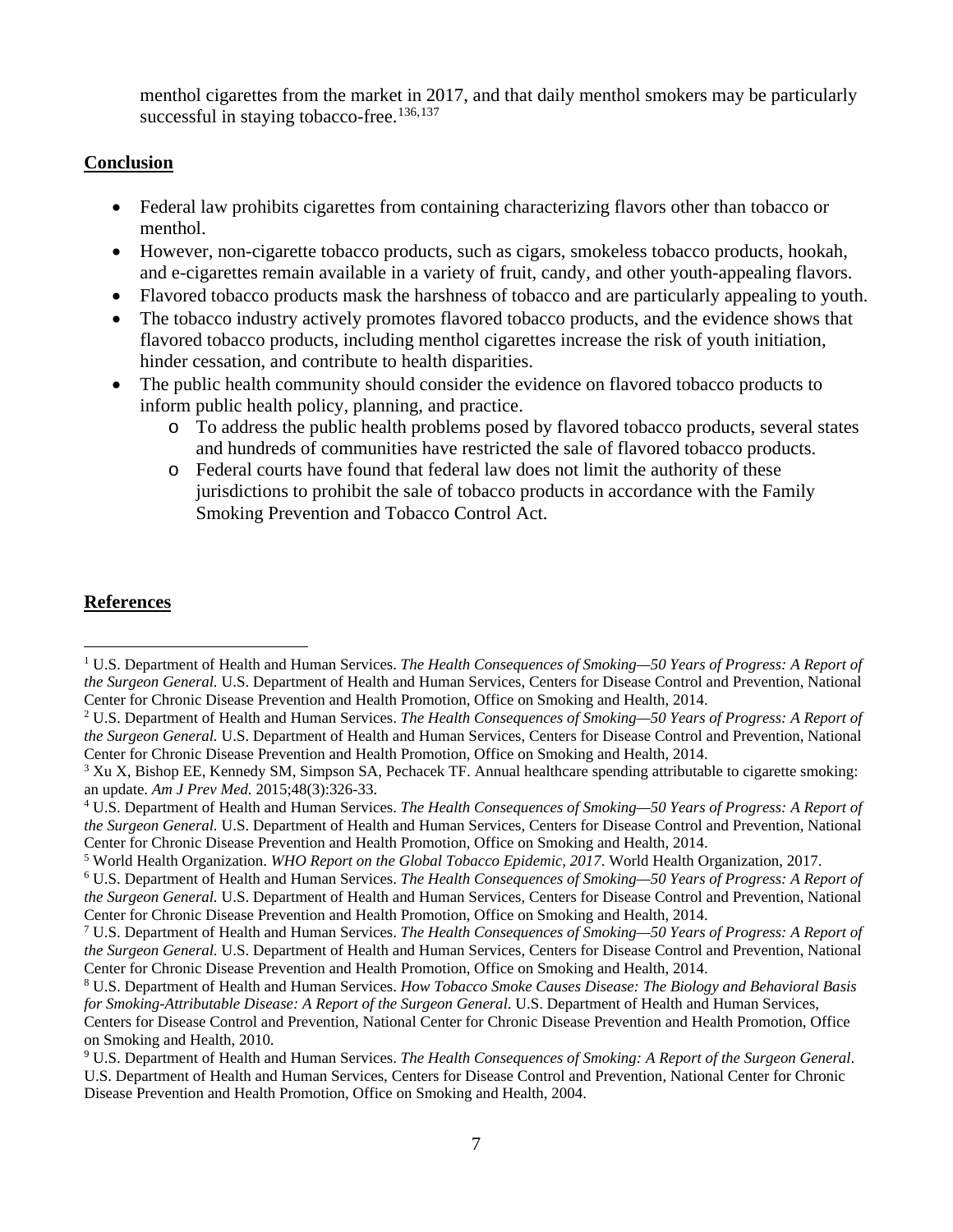<span id="page-7-0"></span><sup>10</sup> Schane RE, Ling PM, Glantz SA. Health effects of light and intermittent smoking: a review. *Circulation*  2010;121(13):1518-22*.*

<span id="page-7-1"></span><sup>11</sup> Schane RE, Ling PM, Glantz SA. Health effects of light and intermittent smoking: a review. *Circulation*  2010;121(13):1518-22*.*

<span id="page-7-2"></span> $12$  Inoue-Choi M, Christensen CH, Rostron BL, et al. Dose-response association of low-intensity and nondaily smoking with

<span id="page-7-3"></span>mortality in the United States. *JAMA Netw Open* 2020;3(6):e206436.<br><sup>13</sup> World Health Organization. *IARC Monographs on the Evaluation of Carcinogenic Risks to Humans. Volume 89: [Smokeless Tobacco and Some Tobacco-Specific N-Nitrosamines.](https://publications.iarc.fr/Book-And-Report-Series/Iarc-Monographs-On-The-Identification-Of-Carcinogenic-Hazards-To-Humans/Smokeless-Tobacco-And-Some-Tobacco-specific-Em-N-Em--Nitrosamines-2007)* World Health Organization, International Agency for Research on Cancer, 2007.

<span id="page-7-4"></span><sup>14</sup> U.S. Department of Health and Human Services. *The Health Consequences of Smoking—50 Years of Progress: A Report of the Surgeon General.* U.S. Department of Health and Human Services, Centers for Disease Control and Prevention, National Center for Chronic Disease Prevention and Health Promotion, Office on Smoking and Health, 2014.

<span id="page-7-5"></span><sup>15</sup> Piano MR, Benowitz NL, Fitzgerald GA, Corbridge S, Heath J, Hahn E, et al. Impact of smokeless tobacco products on cardiovascular disease: implications for policy, prevention, and treatment. a policy statement from the American Heart Association. *Circulation* 2010;122(15):1520–44.

<span id="page-7-6"></span><sup>16</sup> U.S. Department of Health and Human Services. *E-cigarette Use Among Youth and Young Adults: A Report of the Surgeon General.* U.S. Department of Health and Human Services, Centers for Disease Control and Prevention, National Center for Chronic Disease Prevention and Health Promotion, Office on Smoking and Health, 2016.

<span id="page-7-7"></span><sup>17</sup> Simonavicius E, McNeill A, Shahab L, et al. [Heat-not-burn tobacco products: a systematic literature review.](https://tobaccocontrol.bmj.com/content/28/5/582) *Tob Control* 2019;28:582-94.

<span id="page-7-8"></span><sup>18</sup> U.S. Department of Health and Human Services. *E-cigarette Use Among Youth and Young Adults: A Report of the Surgeon General.* U.S. Department of Health and Human Services, Centers for Disease Control and Prevention, National Center for Chronic Disease Prevention and Health Promotion, Office on Smoking and Health, 2016.

<span id="page-7-9"></span><sup>19</sup> U.S. Department of Health and Human Services. *E-cigarette Use Among Youth and Young Adults: A Report of the Surgeon General.* U.S. Department of Health and Human Services, Centers for Disease Control and Prevention, National Center for Chronic Disease Prevention and Health Promotion, Office on Smoking and Health, 2016.

<span id="page-7-10"></span><sup>20</sup> U.S. Department of Health and Human Services. *The Health Consequences of Smoking—50 Years of Progress: A Report of the Surgeon General.* U.S. Department of Health and Human Services, Centers for Disease Control and Prevention, National Center for Chronic Disease Prevention and Health Promotion, Office on Smoking and Health, 2014.

<span id="page-7-11"></span><sup>21</sup> Mishra A, Chaturvedi P, Datta S, Sinukumar S, Joshi P, Garg A. Harmful effects of nicotine. *Indian J Med Paediatr Oncol*. 2015;36(1):24-31. Available at:<https://pubmed.ncbi.nlm.nih.gov/25810571/>

<span id="page-7-12"></span><sup>22</sup> U.S. Department of Health and Human Services. *The Health Consequences of Smoking—50 Years of Progress: A Report of the Surgeon General.* U.S. Department of Health and Human Services, Centers for Disease Control and Prevention, National Center for Chronic Disease Prevention and Health Promotion, Office on Smoking and Health, 2014.

<span id="page-7-13"></span><sup>23</sup> U.S. Department of Health and Human Services. *E-cigarette Use Among Youth and Young Adults: A Report of the Surgeon General.* U.S. Department of Health and Human Services, Centers for Disease Control and Prevention, National Center for Chronic Disease Prevention and Health Promotion, Office on Smoking and Health, 2016.

<span id="page-7-14"></span><sup>24</sup> U.S. Department of Health and Human Services. *The Health Consequences of Smoking—50 Years of Progress: A Report of the Surgeon General.* U.S. Department of Health and Human Services, Centers for Disease Control and Prevention, National Center for Chronic Disease Prevention and Health Promotion, Office on Smoking and Health, 2014.

<span id="page-7-15"></span><sup>25</sup> U.S. Department of Health and Human Services. *E-cigarette Use Among Youth and Young Adults: A Report of the Surgeon General.* U.S. Department of Health and Human Services, Centers for Disease Control and Prevention, National Center for Chronic Disease Prevention and Health Promotion, Office on Smoking and Health, 2016.

<span id="page-7-16"></span><sup>26</sup> U.S. Department of Health and Human Services. *E-cigarette Use Among Youth and Young Adults: A Report of the Surgeon General.* U.S. Department of Health and Human Services, Centers for Disease Control and Prevention, National Center for Chronic Disease Prevention and Health Promotion, Office on Smoking and Health, 2016.

<span id="page-7-17"></span><sup>27</sup> U.S. Department of Health and Human Services. *E-cigarette Use Among Youth and Young Adults: A Report of the Surgeon General.* U.S. Department of Health and Human Services, Centers for Disease Control and Prevention, National Center for Chronic Disease Prevention and Health Promotion, Office on Smoking and Health, 2016.

<span id="page-7-18"></span><sup>28</sup> U.S. Department of Health and Human Services. *E-cigarette Use Among Youth and Young Adults: A Report of the Surgeon General.* U.S. Department of Health and Human Services, Centers for Disease Control and Prevention, National Center for Chronic Disease Prevention and Health Promotion, Office on Smoking and Health, 2016.

<span id="page-7-19"></span><sup>29</sup> 21 U.S.C. § 387g(a)(1)(A).

<span id="page-7-20"></span><sup>30</sup> U.S. Department of Health and Human Services. *Preventing Tobacco Use Among Youth and Young Adults. A Report of the Surgeon General.* U.S. Department of Health and Human Services, Centers for Disease Control and Prevention, National Center for Chronic Disease Prevention and Health Promotion, Office on Smoking and Health, 2012.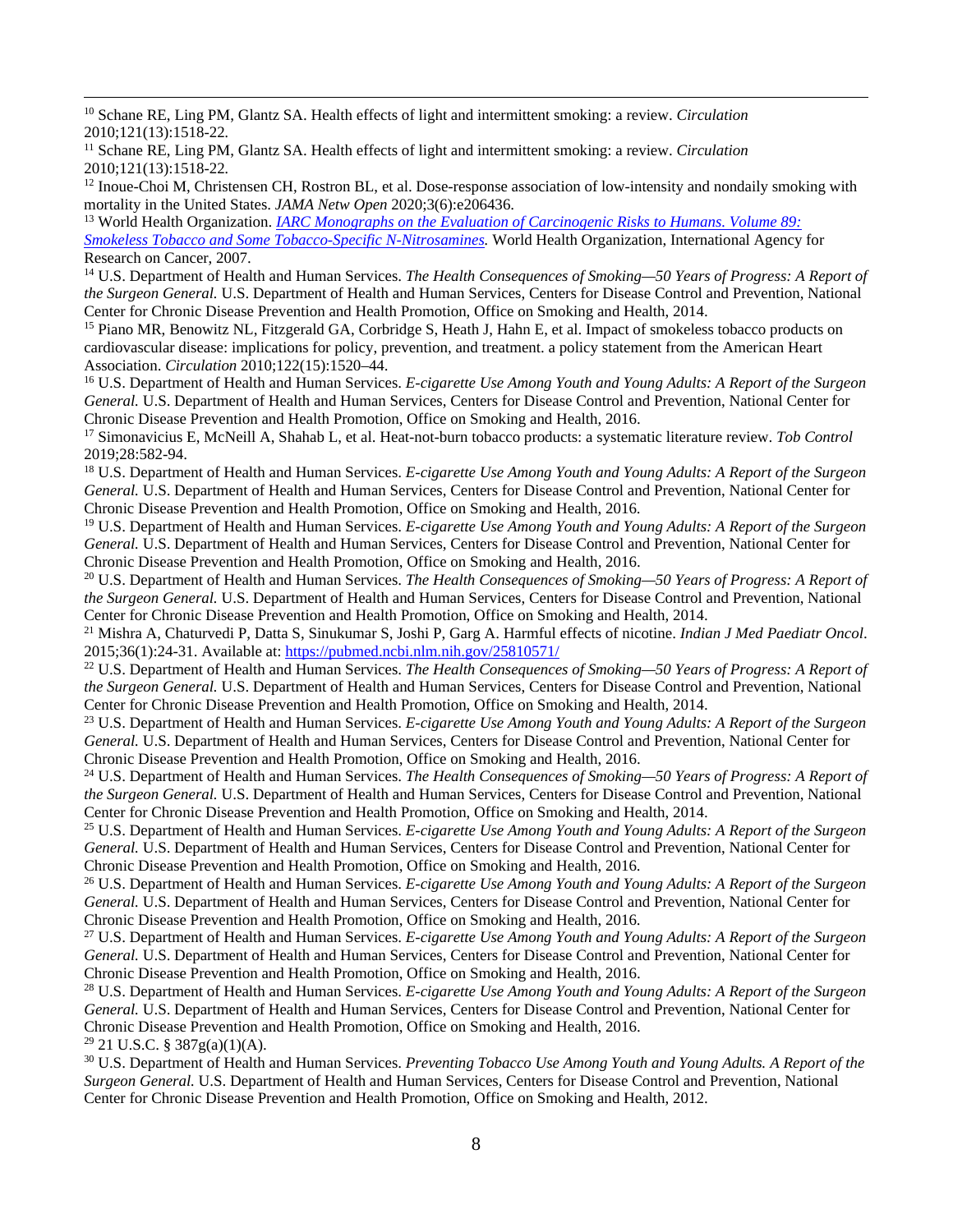<span id="page-8-0"></span><sup>31</sup> ChangeLab Solutions. *In Bad Taste: What Communities Can Do About Fruit- and Candy-Flavored Tobacco Products.*  Accessed February 5, 2021. Available at[: http://changelabsolutions.org/sites/default/files/InBadTaste-](http://changelabsolutions.org/sites/default/files/InBadTaste-FlavoredTobacco_FactSheet-FINAL-20140107.pdf)[FlavoredTobacco\\_FactSheet-FINAL-20140107.pdf](http://changelabsolutions.org/sites/default/files/InBadTaste-FlavoredTobacco_FactSheet-FINAL-20140107.pdf)

<span id="page-8-1"></span><sup>32</sup> U.S. Department of Health and Human Services. *Preventing Tobacco Use Among Youth and Young Adults. A Report of the Surgeon General.* U.S. Department of Health and Human Services, Centers for Disease Control and Prevention, National Center for Chronic Disease Prevention and Health Promotion, Office on Smoking and Health, 2012.

<span id="page-8-2"></span><sup>33</sup> U.S. Department of Health and Human Services. *Preventing Tobacco Use Among Youth and Young Adults. A Report of the Surgeon General.* U.S. Department of Health and Human Services, Centers for Disease Control and Prevention, National Center for Chronic Disease Prevention and Health Promotion, Office on Smoking and Health, 2012.

<span id="page-8-3"></span><sup>34</sup> U.S. Department of Health and Human Services. *The Health Consequences of Smoking—50 Years of Progress: A Report of the Surgeon General.* U.S. Department of Health and Human Services, Centers for Disease Control and Prevention, National Center for Chronic Disease Prevention and Health Promotion, Office on Smoking and Health, 2014.

<span id="page-8-4"></span><sup>35</sup> U.S. Department of Health and Human Services. *Preventing Tobacco Use Among Youth and Young Adults. A Report of the Surgeon General.* U.S. Department of Health and Human Services, Centers for Disease Control and Prevention, National Center for Chronic Disease Prevention and Health Promotion, Office on Smoking and Health, 2012.

<span id="page-8-5"></span><sup>36</sup> U.S. Department of Health and Human Services. *The Health Consequences of Smoking—50 Years of Progress. A Report of the Surgeon General.* U.S. Department of Health and Human Services, Centers for Disease Control and Prevention, National

<span id="page-8-6"></span>Center for Chronic Disease Prevention and Health Promotion, Office on Smoking and Health, 2014. 37 U.S. Department of Health and Human Services. *Preventing Tobacco Use Among Youth and Young Adults. A Report of the Surgeon General.* U.S. Department of Health and Human Services, Centers for Disease Control and Prevention, National Center for Chronic Disease Prevention and Health Promotion, Office on Smoking and Health, 2012.

<span id="page-8-7"></span><sup>38</sup> Ambrose BK, Day HR, Rostron B, et al. Flavored tobacco product use among US youth aged 12-17 years, 2013-2014. *JAMA* 2015;314(17):1871-73.

<span id="page-8-8"></span><sup>39</sup> Villanti AC, Johnson AL, Glasser AM, et al. Association of flavored tobacco use with tobacco initiation and subsequent

<span id="page-8-9"></span>use among US youth and adults, 2013-2015. *JAMA Netw Open*. 2019;2(10):e1913804.<br><sup>40</sup> Ambrose BK, Day HR, Rostron B, et al. Flavored tobacco product use among US youth aged 12-17 years, 2013-2014.<br>*JAMA* 2015;314(17):1871-

<span id="page-8-10"></span><sup>41</sup> Villanti AC, Johnson AL, Glasser AM, et al. Association of flavored tobacco use with tobacco initiation and subsequent use among US youth and adults, 2013-2015. *JAMA Netw Open.* 2019;2(10):e1913804 42 U.S. Department of Health and Human Services. *Preventing Tobacco Use Among Youth and Young Adults. A Report of the* 

<span id="page-8-11"></span>*Surgeon General.* U.S. Department of Health and Human Services, Centers for Disease Control and Prevention, National Center for Chronic Disease Prevention and Health Promotion, Office on Smoking and Health, 2012.

<span id="page-8-12"></span><sup>43</sup> U.S. Department of Health and Human Services. E-Cigarette Use Among Youth and Young Adults. A Report of the Surgeon General. U.S. Department of Health and Human Services, Centers for Disease Control and Prevention, National Center for Chronic Disease Prevention and Health Promotion, Office on Smoking and Health, 2016.

<span id="page-8-13"></span><sup>44</sup> U.S. Department of Health and Human Services. *The Health Consequences of Smoking—50 Years of Progress: A Report of the Surgeon General*. U.S. Department of Health and Human Services, Centers for Disease Control and Prevention, National Center for Chronic Disease Prevention and Health Promotion, Office on Smoking and Health, 2014.

<span id="page-8-14"></span><sup>45</sup> U.S. Department of Health and Human Services. *The Health Consequences of Smoking—50 Years of Progress: A Report of the Surgeon General*. U.S. Department of Health and Human Services, Centers for Disease Control and Prevention, National Center for Chronic Disease Prevention and Health Promotion, Office on Smoking and Health, 2014.

<span id="page-8-15"></span><sup>46</sup> U.S. Department of Health and Human Services. *Tobacco Use Among U.S. Racial/Ethnic Minority Groups—African Americans, American Indians and Alaska Natives, Asian Americans and Pacific Islanders, and Hispanics: A Report of the Surgeon General*. U.S. Department of Health and Human Services, Centers for Disease Control and Prevention, Office on Smoking and Health, 1998.

<span id="page-8-16"></span> $47$  Ton HT, Smart AE, Aguilar BL, et al. Menthol enhances the desensitization of human alpha3beta4 nicotinic acetylcholine receptors. *Mol Pharmacol* 2015;88(2):256-64.

<span id="page-8-17"></span><sup>48</sup> U.S. Food and Drug Administration, Tobacco Products Scientific Advisory Committee. *Menthol Cigarettes and Public Health: Review of the Scientific Evidence and Recommendations*. March 23, 2011. Available at[: https://wayback.archive](https://wayback.archive-it.org/7993/20170405201731/https:/www.fda.gov/downloads/AdvisoryCommittees/CommitteesMeetingMaterials/TobaccoProductsScientificAdvisoryCommittee/UCM269697.pdf)[it.org/7993/20170405201731/https://www.fda.gov/downloads/AdvisoryCommittees/CommitteesMeetingMaterials/TobaccoP](https://wayback.archive-it.org/7993/20170405201731/https:/www.fda.gov/downloads/AdvisoryCommittees/CommitteesMeetingMaterials/TobaccoProductsScientificAdvisoryCommittee/UCM269697.pdf) [roductsScientificAdvisoryCommittee/UCM269697.pdf](https://wayback.archive-it.org/7993/20170405201731/https:/www.fda.gov/downloads/AdvisoryCommittees/CommitteesMeetingMaterials/TobaccoProductsScientificAdvisoryCommittee/UCM269697.pdf)

<span id="page-8-18"></span><sup>49</sup> U.S. Food and Drug Administration*. Preliminary Scientific Evaluation of the Possible Public Health Effects of Menthol Versus Nonmenthol Cigarettes.* 2013. Available at[: http://purl.fdlp.gov/GPO/gpo39032](http://purl.fdlp.gov/GPO/gpo39032)

<span id="page-8-19"></span><sup>50</sup> U.S. Food and Drug Administration, Tobacco Products Scientific Advisory Committee. *Menthol Cigarettes and Public Health: Review of the Scientific Evidence and Recommendations*. March 23, 2011. Available at[: https://wayback.archive](https://wayback.archive-it.org/7993/20170405201731/https:/www.fda.gov/downloads/AdvisoryCommittees/CommitteesMeetingMaterials/TobaccoProductsScientificAdvisoryCommittee/UCM269697.pdf)[it.org/7993/20170405201731/https://www.fda.gov/downloads/AdvisoryCommittees/CommitteesMeetingMaterials/TobaccoP](https://wayback.archive-it.org/7993/20170405201731/https:/www.fda.gov/downloads/AdvisoryCommittees/CommitteesMeetingMaterials/TobaccoProductsScientificAdvisoryCommittee/UCM269697.pdf)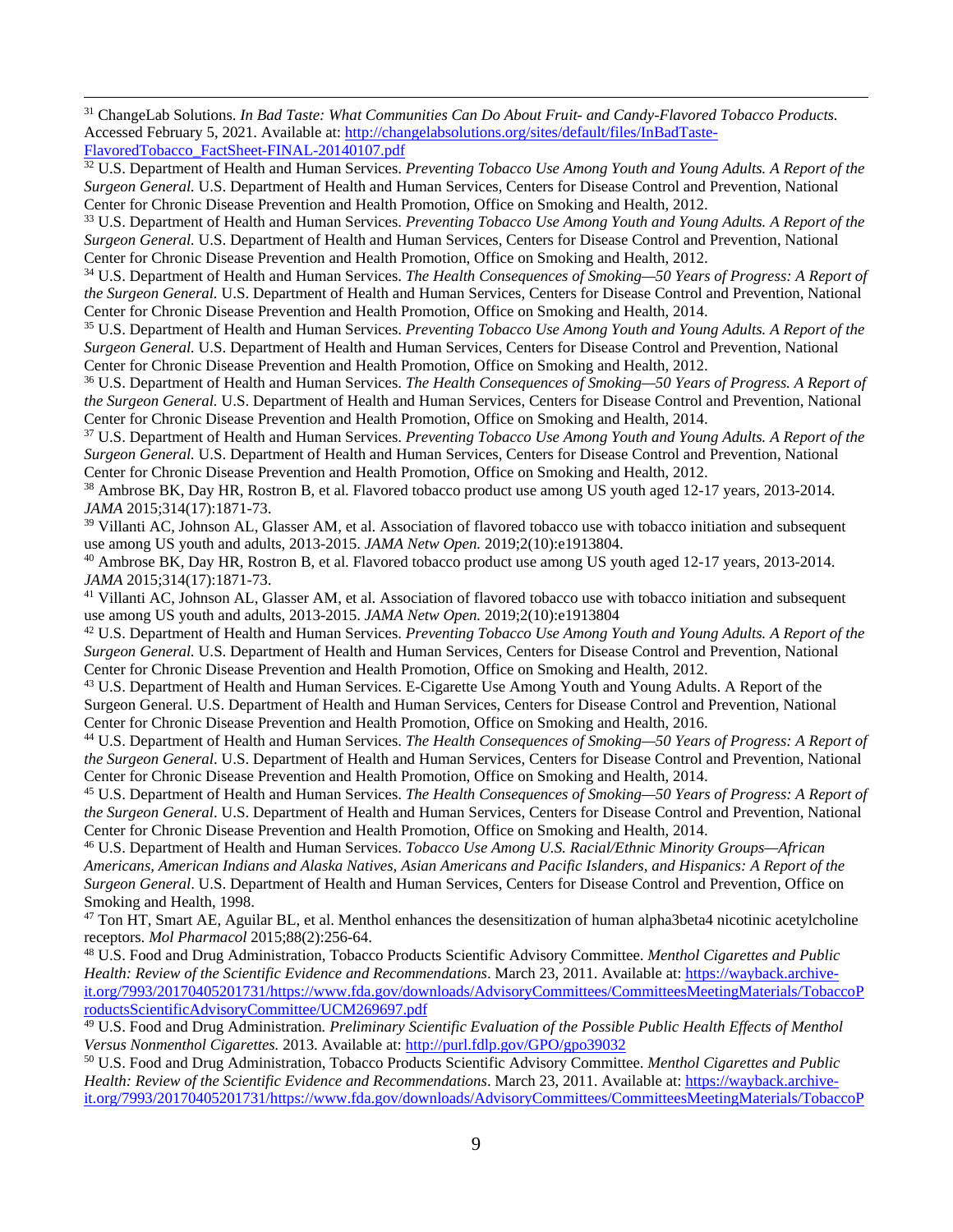[roductsScientificAdvisoryCommittee/UCM269697.pdf](https://wayback.archive-it.org/7993/20170405201731/https:/www.fda.gov/downloads/AdvisoryCommittees/CommitteesMeetingMaterials/TobaccoProductsScientificAdvisoryCommittee/UCM269697.pdf)

<span id="page-9-0"></span><sup>51</sup> U.S. Department of Health and Human Services. *Smoking Cessation. A Report of the Surgeon General*. U.S. Department of Health and Human Services, Centers for Disease Control and Prevention, National Center for Chronic Disease Prevention and Health Promotion, Office on Smoking and Health, 2020.

<span id="page-9-1"></span><sup>52</sup> U.S. Department of Health and Human Services. *Smoking Cessation. A Report of the Surgeon General*. U.S. Department of Health and Human Services, Centers for Disease Control and Prevention, National Center for Chronic Disease Prevention and Health Promotion, Office on Smoking and Health, 2020.

<span id="page-9-2"></span><sup>53</sup> U.S. Food and Drug Administration*. Preliminary Scientific Evaluation of the Possible Public Health Effects of Menthol*  Versus Nonmenthol Cigarettes. 2013. Available at[: http://purl.fdlp.gov/GPO/gpo39032](http://purl.fdlp.gov/GPO/gpo39032)

<span id="page-9-3"></span><sup>54</sup> Ambrose BK, Day HR, Rostron B, et al. Flavored tobacco product use among US youth aged 12-17 years, 2013-2014. *JAMA* 2015;314(17):1871-73.<br><sup>55</sup> Ambrose BK, Day HR, Rostron B, et al. Flavored tobacco product use among US youth aged 12-17 years, 2013-2014.

<span id="page-9-4"></span>*JAMA* 2015;314(17):1871-73.<br><sup>56</sup> U.S. Surgeon General. *Surgeon General's Advisory on E-cigarette Use Among Youth*. December 2018. Available at:

<span id="page-9-5"></span>[https://www.cdc.gov/tobacco/basic\\_information/e-cigarettes/surgeon-general-advisory/index.html](https://www.cdc.gov/tobacco/basic_information/e-cigarettes/surgeon-general-advisory/index.html)

<span id="page-9-6"></span><sup>57</sup> U.S. Department of Health and Human Services. *E-cigarette Use Among Youth and Young Adults: A Report of the Surgeon General.* U.S. Department of Health and Human Services, Centers for Disease Control and Prevention, National Center for Chronic Disease Prevention and Health Promotion, Office on Smoking and Health, 2016.

<span id="page-9-7"></span><sup>58</sup> Wang TW, Neff LJ, Park-Lee E, Ren C, Cullen KA, King BA. E-cigarette use among middle and high school students — United States, 2020. *MMWR Morb Mortal Wkly Rep.* 2020;69(37):1310-12. doi:

<http://dx.doi.org/10.15585/mmwr.mm6937e1>

<span id="page-9-8"></span><sup>59</sup> U.S. Department of Health and Human Services. *The Health Consequences of Smoking—50 Years of Progress: A Report of the Surgeon General*. U.S. Department of Health and Human Services, Centers for Disease Control and Prevention, National Center for Chronic Disease Prevention and Health Promotion, Office on Smoking and Health, 2014.

<span id="page-9-9"></span><sup>60</sup> Wang TW, Gentzke AS, Creamer MR, et al. Tobacco product use and associated factors among middle and high school students — United States, 2019. *MMWR Surveill Summ* 2019;68(No. SS-12):1–22.<br><sup>61</sup> Wang TW, Gentzke AS, Creamer MR, et al. Tobacco product use and associated factors among middle and high school

students — United States, 2019. *MMWR Surveill Summ* 2019;68(No. SS-12):1–22.<br><sup>62</sup> Wang TW, Neff LJ, Park-Lee E, Ren C, Cullen KA, King BA. E-cigarette use among middle and high school students —

<span id="page-9-10"></span>United States, 2020. *MMWR Morb Mortal Wkly Rep.* 2020;69(37):1310-12. doi:

<http://dx.doi.org/10.15585/mmwr.mm6937e1>

<span id="page-9-11"></span><sup>63</sup> Wang TW, Neff LJ, Park-Lee E, Ren C, Cullen KA, King BA. E-cigarette use among middle and high school students — United States, 2020. *MMWR Morb Mortal Wkly Rep.* 2020;69(37):1310-12. doi:

<http://dx.doi.org/10.15585/mmwr.mm6937e1>

<span id="page-9-12"></span><sup>64</sup> Wang TW, Neff LJ, Park-Lee E, Ren C, Cullen KA, King BA. E-cigarette use among middle and high school students — United States, 2020. *MMWR Morb Mortal Wkly Rep.* 2020;69(37):1310-12. doi: <http://dx.doi.org/10.15585/mmwr.mm6937e1>

<span id="page-9-13"></span><sup>65</sup> Wang TW, Neff LJ, Park-Lee E, Ren C, Cullen KA, King BA. E-cigarette use among middle and high school students — United States, 2020. *MMWR Morb Mortal Wkly Rep.* 2020;69(37):1310-12. doi:

<http://dx.doi.org/10.15585/mmwr.mm6937e1>

<span id="page-9-14"></span><sup>66</sup> Ali FRM, Diaz MC, Vallone D, et al. E-cigarette unit sales, by product and flavor type — United States, 2014–2020. *MMWR Morb Mortal Wkly Rep.* 2020;69:1313–18. doi:<http://dx.doi.org/10.15585/mmwr.mm6937e2>

<span id="page-9-15"></span> $67$  Bonhomme MG, Holder-Hayes E, Ambrose BK, et al. Flavoured non-cigarette tobacco product use among US adults: 2013–2014. *Tob Control* 2016;25(suppl 2):ii4-ii13. Published Online First: 28 October 2016.<br><sup>68</sup> Bonhomme MG, Holder-Hayes E, Ambrose BK, et al. Flavoured non-cigarette tobacco product use among US adults:

<span id="page-9-16"></span>2013–2014. *Tob Control* 2016;25(suppl 2):ii4-ii13. Published Online First: October 28, 2016.<br><sup>69</sup> U.S. Food and Drug Administration, Tobacco Products Scientific Advisory Committee. *Menthol Cigarettes and Public* 

<span id="page-9-17"></span>*Health: Review of the Scientific Evidence and Recommendations*. March 23, 2011. Available at[: https://wayback.archive](https://wayback.archive-it.org/7993/20170405201731/https:/www.fda.gov/downloads/AdvisoryCommittees/CommitteesMeetingMaterials/TobaccoProductsScientificAdvisoryCommittee/UCM269697.pdf)[it.org/7993/20170405201731/https://www.fda.gov/downloads/AdvisoryCommittees/CommitteesMeetingMaterials/TobaccoP](https://wayback.archive-it.org/7993/20170405201731/https:/www.fda.gov/downloads/AdvisoryCommittees/CommitteesMeetingMaterials/TobaccoProductsScientificAdvisoryCommittee/UCM269697.pdf) [roductsScientificAdvisoryCommittee/UCM269697.pdf](https://wayback.archive-it.org/7993/20170405201731/https:/www.fda.gov/downloads/AdvisoryCommittees/CommitteesMeetingMaterials/TobaccoProductsScientificAdvisoryCommittee/UCM269697.pdf)

<span id="page-9-18"></span><sup>70</sup> Villanti AC, Collins LK, Niaura RS, Gagosian SY, Abrams DB. Menthol cigarettes and [the public health standard: a](https://bmcpublichealth.biomedcentral.com/articles/10.1186/s12889-017-4987-z)  systematic review. *BMC Public Health* 2017;17(1):983.<br><sup>71</sup> U.S. Food and Drug Administration, Tobacco Products Scientific Advisory Committee. *Menthol Cigarettes and Public* 

<span id="page-9-19"></span>*Health: Review of the Scientific Evidence and Recommendations*. March 23, 2011. Available at[: https://wayback.archive](https://wayback.archive-it.org/7993/20170405201731/https:/www.fda.gov/downloads/AdvisoryCommittees/CommitteesMeetingMaterials/TobaccoProductsScientificAdvisoryCommittee/UCM269697.pdf)[it.org/7993/20170405201731/https://www.fda.gov/downloads/AdvisoryCommittees/CommitteesMeetingMaterials/TobaccoP](https://wayback.archive-it.org/7993/20170405201731/https:/www.fda.gov/downloads/AdvisoryCommittees/CommitteesMeetingMaterials/TobaccoProductsScientificAdvisoryCommittee/UCM269697.pdf) [roductsScientificAdvisoryCommittee/UCM269697.pdf](https://wayback.archive-it.org/7993/20170405201731/https:/www.fda.gov/downloads/AdvisoryCommittees/CommitteesMeetingMaterials/TobaccoProductsScientificAdvisoryCommittee/UCM269697.pdf)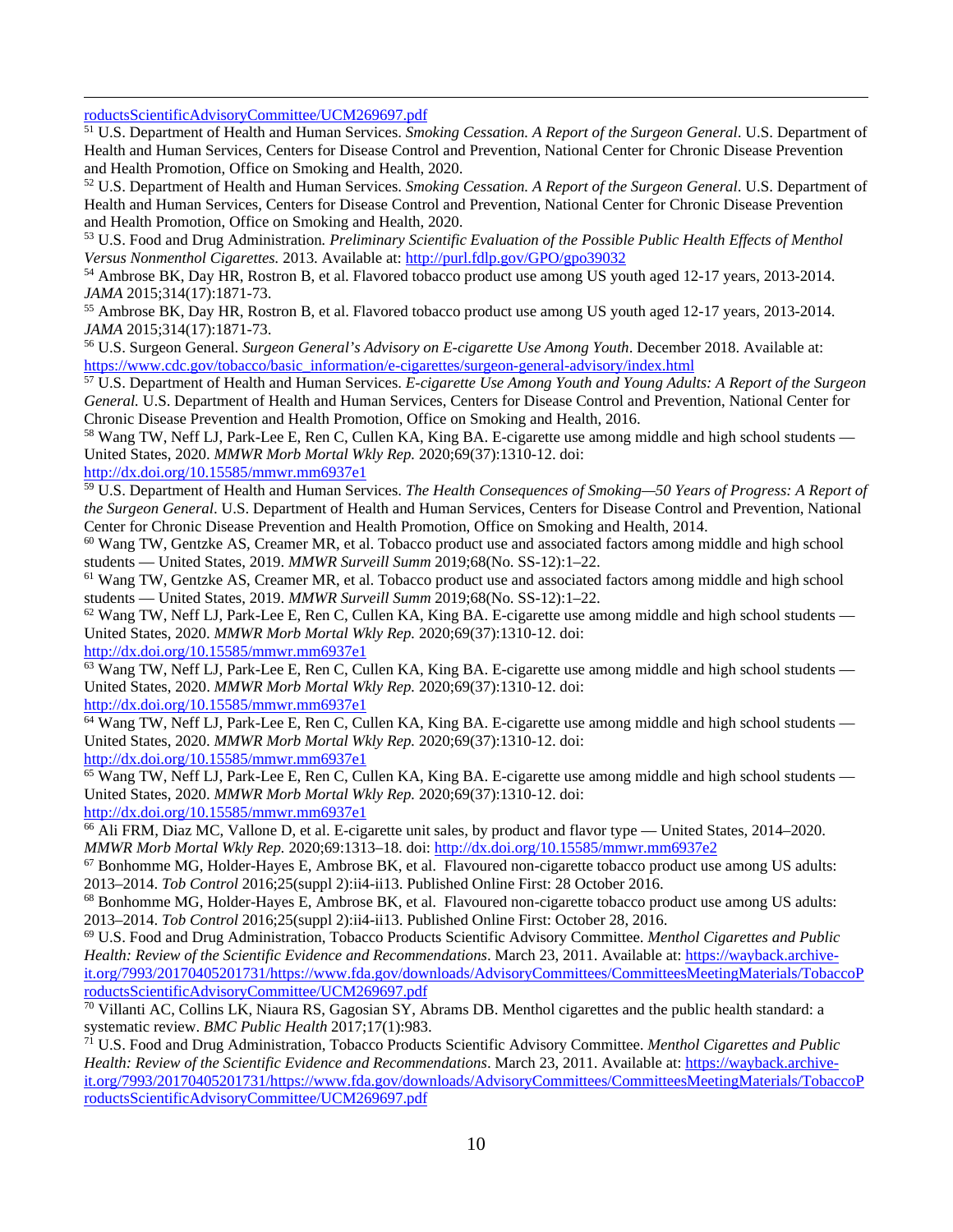<span id="page-10-0"></span><sup>72</sup> U.S. Food and Drug Administration*. Preliminary Scientific Evaluation of the Possible Public Health Effects of Menthol Versus Nonmenthol Cigarettes.* 2013. Available at[: http://purl.fdlp.gov/GPO/gpo39032](http://purl.fdlp.gov/GPO/gpo39032)

<span id="page-10-1"></span><sup>73</sup> U.S. Food and Drug Administration*. Preliminary Scientific Evaluation of the Possible Public Health Effects of Menthol Versus Nonmenthol Cigarettes.* 2013. Available at[: http://purl.fdlp.gov/GPO/gpo39032](http://purl.fdlp.gov/GPO/gpo39032)

<span id="page-10-2"></span><sup>74</sup> Villanti AC, Mowery PD, Delnevo CD, Niaura RS, Abrams DB, Giovino GA. [Changes in the prevalence and correlates of](http://dx.doi.org/10.1136/tobaccocontrol-2016-053329) menthol cigarette use in the USA, 2004-2014. *Tob Control* 2016;25:ii14-ii20.

<span id="page-10-3"></span><sup>75</sup> D'Silva J, Cohn AM, Johnson AL, Villanti AC. Differences in subjective experiences to first use of menthol and [nonmenthol cigarettes in a national sample of young adult cigarette smokers.](https://www.ncbi.nlm.nih.gov/pubmed/29059351/) *Nicotine Tob Res.* 2018;20(9):1062-68.

<span id="page-10-4"></span><sup>76</sup> Villanti AC, Mowery PD, Delnevo CD, Niaura RS, Abrams DB, Giovino GA. [Changes in the prevalence and correlates of](http://dx.doi.org/10.1136/tobaccocontrol-2016-053329) menthol cigarette use in the USA, 2004-2014. *Tob Control* 2016;25:ii14-ii20.

<span id="page-10-5"></span><sup>77</sup> National Institutes of Health. *[The 2014-2015 Tobacco Use Supplement to the Current Population Survey](https://cancercontrol.cancer.gov/sites/default/files/2020-06/a1_tus-cps-questionnaire.pdf)*. 2017.

<span id="page-10-6"></span><sup>78</sup> U.S. Food and Drug Administration*. Preliminary Scientific Evaluation of the Possible Public Health Effects of Menthol Versus Nonmenthol Cigarettes.* 2013. Available at[: http://purl.fdlp.gov/GPO/gpo39032](http://purl.fdlp.gov/GPO/gpo39032)

<span id="page-10-7"></span><sup>79</sup> Villanti AC, Mowery PD, Delnevo CD, Niaura RS, Abrams DB, Giovino GA. [Changes in the prevalence and correlates of](http://dx.doi.org/10.1136/tobaccocontrol-2016-053329)  menthol cigarette use in the USA, 2004-2014. *Tob Control* 2016;25:ii14-ii20.<br><sup>80</sup> Fallin A, Goodin AJ, King BA. [Menthol cigarette smoking among lesbian, gay, bisexual, and transgender adults.](https://www.ncbi.nlm.nih.gov/pubmed/25245795) *Am J* 

<span id="page-10-8"></span>*Prev Med* 2015;48(1):93-97.

<span id="page-10-9"></span><sup>81</sup> U.S. Food and Drug Administration*. Preliminary Scientific Evaluation of the Possible Public Health Effects of Menthol Versus Nonmenthol Cigarettes.* 2013. Available at[: http://purl.fdlp.gov/GPO/gpo39032](http://purl.fdlp.gov/GPO/gpo39032)

<span id="page-10-10"></span>82 Young-Wolff KC, Hickman NJ III, Kim R, Gali K, Prochaska JJ. Correlates and prevalence of menthol cigarette use [among adults with serious mental illness.](https://www.ncbi.nlm.nih.gov/pubmed/25190706) *Nicotine Tob Res*. 2015;17(3):285–91.

<span id="page-10-11"></span><sup>83</sup> U.S. Department of Health and Human Services. *Preventing Tobacco Use Among Youth and Young Adults. A Report of the Surgeon General.* U.S. Department of Health and Human Services, Centers for Disease Control and Prevention, National Center for Chronic Disease Prevention and Health Promotion, Office on Smoking and Health, 2012.

<span id="page-10-12"></span><sup>84</sup> U.S. Department of Health and Human Services. *Preventing Tobacco Use Among Youth and Young Adults. A Report of the Surgeon General.* U.S. Department of Health and Human Services, Centers for Disease Control and Prevention, National Center for Chronic Disease Prevention and Health Promotion, Office on Smoking and Health, 2012.

<span id="page-10-13"></span><sup>85</sup> U.S. Department of Health and Human Services. *Preventing Tobacco Use Among Youth and Young Adults. A Report of the Surgeon General.* U.S. Department of Health and Human Services, Centers for Disease Control and Prevention, National Center for Chronic Disease Prevention and Health Promotion, Office on Smoking and Health, 2012.

<span id="page-10-14"></span><sup>86</sup> Carpenter CM, Wayne GF, Pauly JL, Koh HK, Connolly GN. New cigarette brands with flavors that appeal to youth: tobacco marketing strategies. *Health Affairs* 2005;24(6):1601–10.

<span id="page-10-15"></span><sup>87</sup> Giovino GA, Villanti AC, Mowery PD, Sevilimedu V, Niarua RS, Vallone DM, Abrams DA. Differential trends in cigarette smoking in the USA: is menthol slowing progress? *Tob Control* 2015;24(1):28-37. 9

<span id="page-10-16"></span><sup>88</sup> U.S. Department of Health and Human Services. *The Health Consequences of Smoking—50 Years of Progress: A Report of the Surgeon General*. U.S. Department of Health and Human Services, Centers for Disease Control and Prevention, National Center for Chronic Disease Prevention and Health Promotion, Office on Smoking and Health, 2014.

<span id="page-10-17"></span><sup>89</sup> Gardiner P, Clark PI. Menthol cigarettes: moving toward a broader definition of harm. *Nicotine Tob and Research*  2010;12(suppl 2):S85–S93.

<span id="page-10-18"></span><sup>90</sup> U.S. Department of Health and Human Services. *The Health Consequences of Smoking—50 Years of Progress: A Report of the Surgeon General*. U.S. Department of Health and Human Services, Centers for Disease Control and Prevention, National Center for Chronic Disease Prevention and Health Promotion, Office on Smoking and Health, 2014.

<span id="page-10-19"></span><sup>91</sup> Perks SN, Armour B, Agaku IT. Cigarette brand preference and pro-tobacco advertising among middle and high school students—United States, 2012–2016. *MMWR Morb Mortal Wkly Rep*. 2018;67(4):119–24.

<span id="page-10-20"></span><sup>92</sup> National Cancer Institute. *[The Role of the Media in Promoting and Reducing Tobacco Use](https://cancercontrol.cancer.gov/brp/tcrb/monographs/monograph-19)*. U.S. Department of Health and Human Services, National Institutes of Health, National Cancer Institute, 2008.

<span id="page-10-21"></span><sup>93</sup> U.S. Department of Health and Human Services. *Preventing Tobacco Use Among Youth and Young Adults. A Report of the Surgeon General.* U.S. Department of Health and Human Services, Centers for Disease Control and Prevention, National Center for Chronic Disease Prevention and Health Promotion, Office on Smoking and Health, 2012.

<span id="page-10-22"></span><sup>94</sup> U.S. Department of Health and Human Services. *Preventing Tobacco Use Among Youth and Young Adults. A Report of the Surgeon General.* U.S. Department of Health and Human Services, Centers for Disease Control and Prevention, National Center for Chronic Disease Prevention and Health Promotion, Office on Smoking and Health, 2012.

<span id="page-10-23"></span><sup>95</sup> U.S. Department of Health and Human Services. *E-Cigarette Use Among Youth and Young Adults. A Report of the Surgeon General*. U.S. Department of Health and Human Services, Centers for Disease Control and Prevention, National Center for Chronic Disease Prevention and Health Promotion, Office on Smoking and Health, 2016.

<span id="page-10-24"></span><sup>96</sup> U.S. Department of Health and Human Services. *E-Cigarette Use Among Youth and Young Adults. A Report of the Surgeon*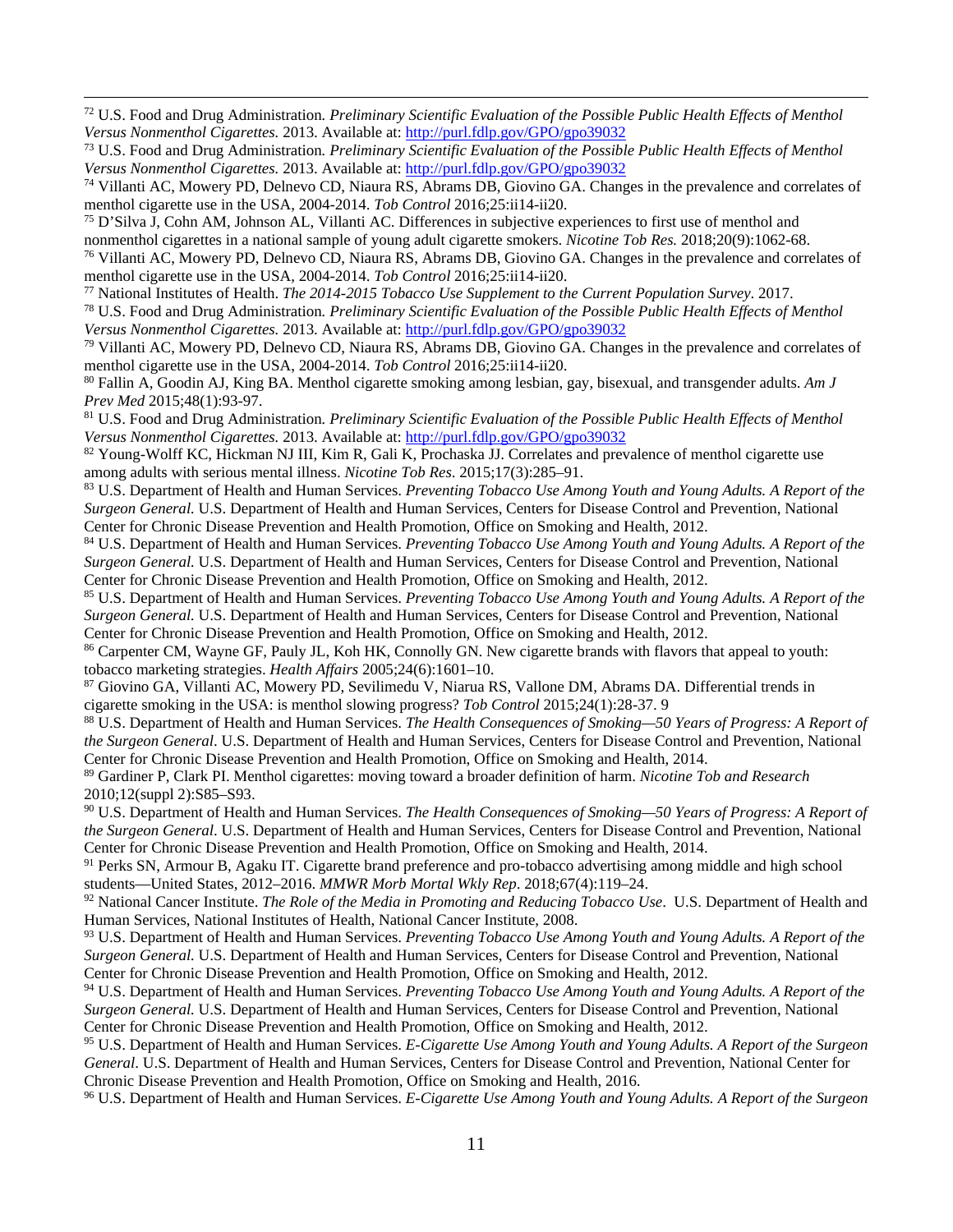*General*. U.S. Department of Health and Human Services, Centers for Disease Control and Prevention, National Center for Chronic Disease Prevention and Health Promotion, Office on Smoking and Health, 2016.

<span id="page-11-0"></span><sup>97</sup>Government Accountability Office. Tobacco taxes: large disparities in rates for smoking products trigger significant market shifts to avoid higher taxes. Government Accountability Office, 2012[. https://www.gao.gov/products/P00494](https://www.gao.gov/products/P00494)

<span id="page-11-1"></span><sup>98</sup> U.S. Department of Health and Human Services. *Preventing Tobacco Use Among Youth and Young Adults. A Report of the Surgeon General.* U.S. Department of Health and Human Services, Centers for Disease Control and Prevention, National Center for Chronic Disease Prevention and Health Promotion, Office on Smoking and Health, 2012.

<span id="page-11-2"></span><sup>99</sup> Delnevo CD, Hrywna M. "A whole 'nother smoke" or a cigarette in disguise: How RJ Reynolds reframed the image of little cigars. *Am J Public Health* 2007;97:1368–75.

<span id="page-11-3"></span><sup>100</sup> U.S. Department of Health and Human Services. *Preventing Tobacco Use Among Youth and Young Adults. A Report of the Surgeon General.* U.S. Department of Health and Human Services, Centers for Disease Control and Prevention, National Center for Chronic Disease Prevention and Health Promotion, Office on Smoking and Health, 2012.

<span id="page-11-4"></span><sup>101</sup> U.S. Department of Health and Human Services. *Preventing Tobacco Use Among Youth and Young Adults. A Report of the Surgeon General.* U.S. Department of Health and Human Services, Centers for Disease Control and Prevention, National Center for Chronic Disease Prevention and Health Promotion, Office on Smoking and Health, 2012.

<span id="page-11-5"></span><sup>102</sup> U.S. Department of Health and Human Services. *Preventing Tobacco Use Among Youth and Young Adults. A Report of the Surgeon General.* U.S. Department of Health and Human Services, Centers for Disease Control and Prevention, National Center for Chronic Disease Prevention and Health Promotion, Office on Smoking and Health, 2012.

<span id="page-11-6"></span><sup>103</sup> U.S. Department of Health and Human Services. *Preventing Tobacco Use Among Youth and Young Adults. A Report of the Surgeon General.* U.S. Department of Health and Human Services, Centers for Disease Control and Prevention, National Center for Chronic Disease Prevention and Health Promotion, Office on Smoking and Health, 2012.

<span id="page-11-7"></span><sup>104</sup> U.S. Department of Health and Human Services. *Preventing Tobacco Use Among Youth and Young Adults. A Report of the Surgeon General.* U.S. Department of Health and Human Services, Centers for Disease Control and Prevention, National Center for Chronic Disease Prevention and Health Promotion, Office on Smoking and Health, 2012.  $105$  21 U.S.C. § 387g(a)(1)(A).

<span id="page-11-9"></span><span id="page-11-8"></span><sup>106</sup> U.S. Department of Health and Human Services. *Preventing Tobacco Use Among Youth and Young Adults. A Report of the Surgeon General.* U.S. Department of Health and Human Services, Centers for Disease Control and Prevention, National Center for Chronic Disease Prevention and Health Promotion, Office on Smoking and Health, 2012.

<span id="page-11-10"></span><sup>107</sup> ChangeLab Solutions. *In Bad Taste: What Communities Can Do About Fruit- and Candy-Flavored Tobacco Products.* Accessed February 5, 2021. Available at[: http://changelabsolutions.org/sites/default/files/InBadTaste-](http://changelabsolutions.org/sites/default/files/InBadTaste-FlavoredTobacco_FactSheet-FINAL-20140107.pdf)

[FlavoredTobacco\\_FactSheet-FINAL-20140107.pdf](http://changelabsolutions.org/sites/default/files/InBadTaste-FlavoredTobacco_FactSheet-FINAL-20140107.pdf)

<span id="page-11-11"></span><sup>108</sup> U.S. Department of Health and Human Services. *Preventing Tobacco Use Among Youth and Young Adults. A Report of the Surgeon General.* U.S. Department of Health and Human Services, Centers for Disease Control and Prevention, National Center for Chronic Disease Prevention and Health Promotion, Office on Smoking and Health, 2012.

<span id="page-11-12"></span><sup>109</sup> Courtemanche CJ, Palmer MK, Pesko MF. Influence of the flavored cigarette ban on adolescent tobacco use. *Am J Prev Med*. 2017;52(5):e139-e146.

<span id="page-11-13"></span><sup>110</sup> Diaz M, Donovan E, Schillo B, Vallone D. Menthol e-cigarette sales rise following 2020 FDA guidance. *Tob Control*  2020;tobaccocontrol-2020-056053. Available at[: https://pubmed.ncbi.nlm.nih.gov/32967985/](https://pubmed.ncbi.nlm.nih.gov/32967985/)

<span id="page-11-14"></span><sup>111</sup> Public Health Law Center. *U.S. Sales Restrictions on Flavored Tobacco Products*. April 2020. Available at: <https://www.publichealthlawcenter.org/sites/default/files/resources/US-sales-restrictions-flavored-tobacco-products-2020.pdf> <sup>112</sup> Public Health Law Center. *U.S. Sales Restrictions on Flavored Tobacco Products*. April 2020. Available at:

<span id="page-11-15"></span><https://www.publichealthlawcenter.org/sites/default/files/resources/US-sales-restrictions-flavored-tobacco-products-2020.pdf>

<span id="page-11-16"></span><sup>113</sup> Public Health Law Center. *U.S. Smokeless Tobacco Manufacturing Company, LLC v. City of New York (2013).* Accessed December 6, 2020[. https://www.publichealthlawcenter.org/content/us-smokeless-tobacco-manufacturing-company-llc-v-city](https://www.publichealthlawcenter.org/content/us-smokeless-tobacco-manufacturing-company-llc-v-city-of-new-york)[of-new-york](https://www.publichealthlawcenter.org/content/us-smokeless-tobacco-manufacturing-company-llc-v-city-of-new-york) 114 New York City Health Department. *Flavored Tobacco and Vaping Products*. Accessed December 6, 2020.

<span id="page-11-17"></span><https://www1.nyc.gov/site/doh/health/health-topics/flavored-tobacco-and-vaping-products.page>

<span id="page-11-18"></span><sup>115</sup> Public Health Law Center. *U.S. Sales Restrictions on Flavored Tobacco Products.* April 2020. Available at:

<span id="page-11-19"></span><https://www.publichealthlawcenter.org/sites/default/files/resources/US-sales-restrictions-flavored-tobacco-products-2020.pdf> Public Health Law Center. *U.S. Smokeless Tobacco Manufacturing Company, LLC v. City of New York (2013).* Accessed December 6, 2020[. https://www.publichealthlawcenter.org/content/us-smokeless-tobacco-manufacturing-company-llc-v-city](https://www.publichealthlawcenter.org/content/us-smokeless-tobacco-manufacturing-company-llc-v-city-of-new-york)[of-new-york](https://www.publichealthlawcenter.org/content/us-smokeless-tobacco-manufacturing-company-llc-v-city-of-new-york)

<span id="page-11-20"></span><sup>117</sup> *National Association of Tobacco Outlets, Inc. v. City of Providence (2013).* Accessed December 6, 2020. <https://www.publichealthlawcenter.org/content/national-association-of-tobacco-outlets-inc-v-city-of-providence>

<span id="page-11-21"></span><sup>118</sup> Public Health Law Center. *Regulating Flavored Tobacco Products*. May 2019. Available at:

<https://www.publichealthlawcenter.org/sites/default/files/resources/Regulating-Flavored-Tobacco-Products-2019-2.pdf>